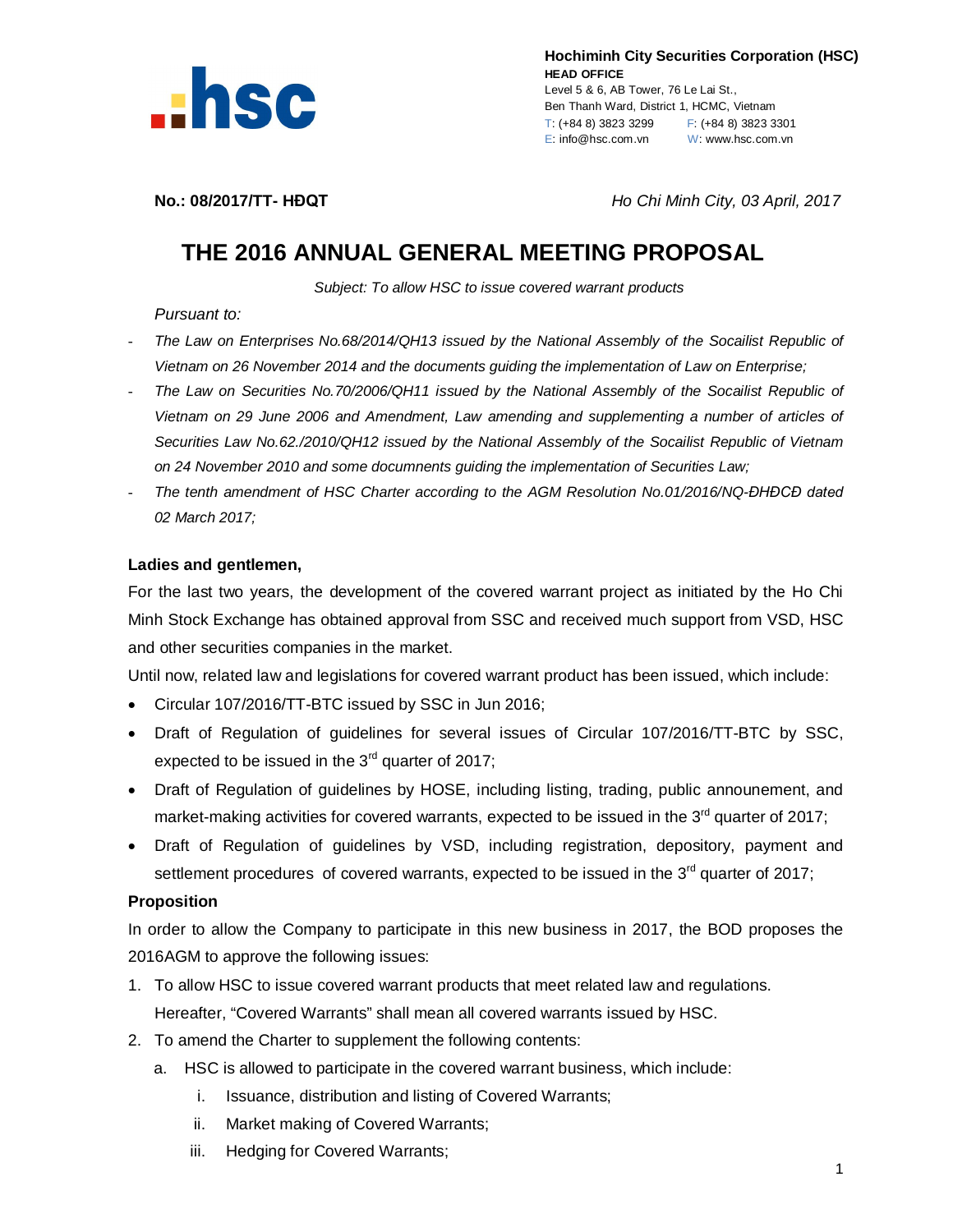- iv. Brokerage and investment consulting for Covered Warrants.
- b. The rights of Covered Warrants holders include:
	- i. Right to receive payments in cash or physical delivery of underlying assets as stipulated in the settlement terms in the prospectus of each issuance, and complied with related regulations;
	- ii. Right to receive payments in cash in the case Covered Warrants are delisted as stipulated in related regulations;
	- iii. Right to transfer, donate, bequest, pledge for loan in civil relationships in accordance with the law;
	- iv. Right to receive priority in payment when HSC is dissolved or involved in bankruptcy process as stipulated by law;
	- v. And other rights as prescibed by law.
- 3. To approve the total limit of all issuances of Covered Warrants by HSC of up to 20% of HSC's liquid capital, calculated based on the most recent financial statement at the time of issuance. At the same time, such issuance limit must also comply with the regulation of SSC on liquid capital requirements at the time of issuance.
- 4. To approve for a payment guarantee method for settlement obligation and other obligations of HSC to holders of Covered Warrants, in the case HSC is subject to insolvency, merger, acquisition, dissolution, and bankruptcy. In particular:
	- a. In the case HSC is subject to insolvency: to use the following resources for any settlement obligation of HSC to the holders of Covered Warrants:
		- i. Assets held for hedging purposes for Covered Warrants in proprietary account;
		- ii. Collateral assets deposit at the depositary bank by HSC for the issuances of Covered Warrants;
		- iii. Payment guarantees for Covered Warrants (if available). In case these resources are not enough, the settlement for the remaining interests of Covered Warrants holders shall follow the provision of related laws as applied to partially secured creditors;
	- b. In the case HSC is subject to dissolution and bankruptcy: to apply the provision of law for the case of dissolution, bankruptcy for the payment obligations to partially secured creditors;
	- c. In the case HSC is subject to merger and acquisition: to apply the provision in the Law of Enterprise for the payment obligations to holders of Covered Warrants.
- 5. To authorize the BOD to decide on the timing of execution and complete all necessary prodedures to carry the aforementioned operations, including the amendment of the Charter as required by the relevant regulations.
- 6. To authorize the BOD to decide on the detail of each issuance of Covered Warrants, including chosing underlying asset, deciding issuance size for each round of issuance, and other related details.